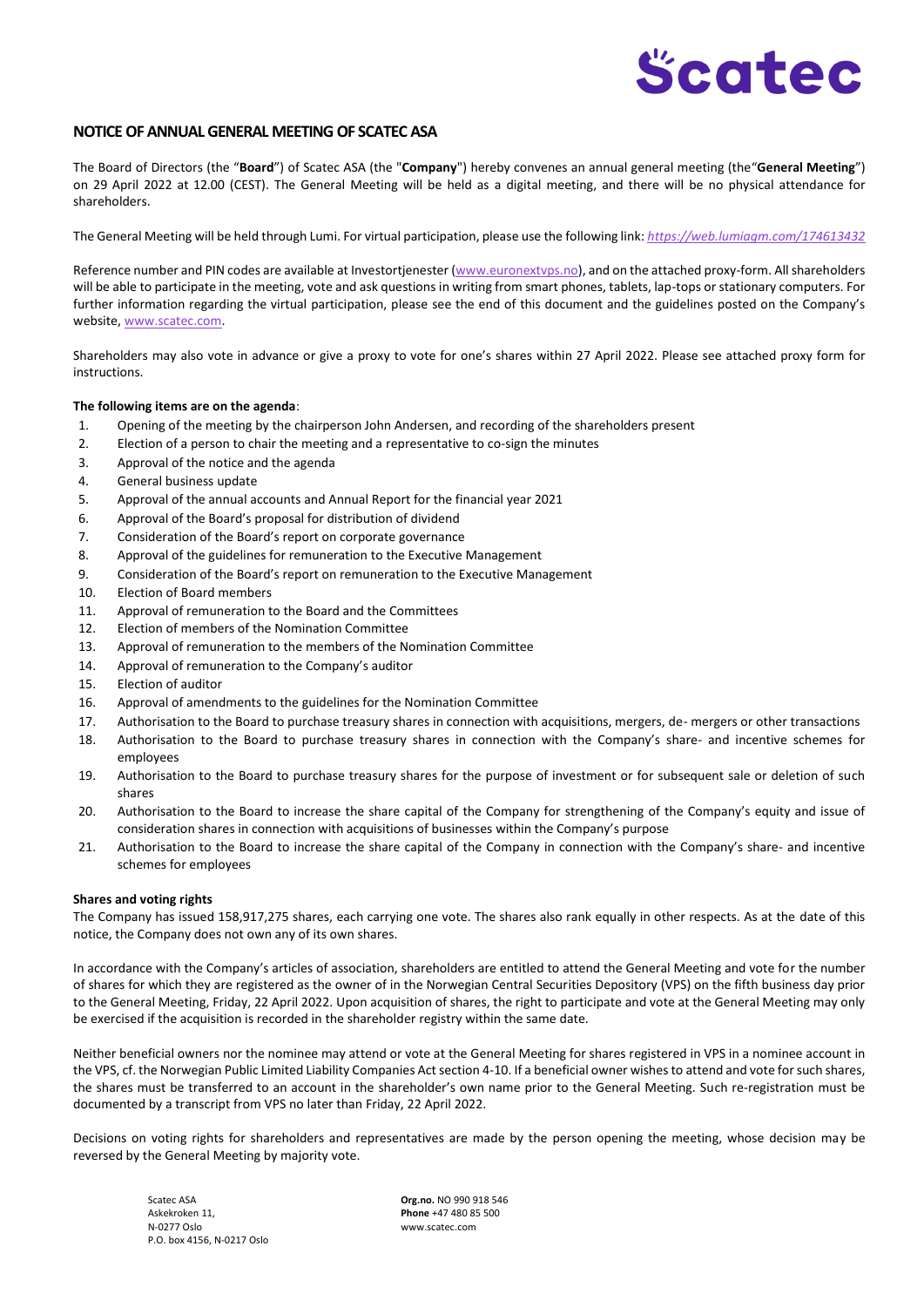

Shareholders are entitled to present alternatives to the Board's proposals under the various items on the agenda of the General Meeting, provided that the alternative proposals are within the scope of the matter under consideration.

## **Attendance and registration**

The online remote participation is being organised by DNB Bank ASA, Registrar's Department and its supplier Lumi. By attending the online General Meeting, shareholders will be able to listen to a live audiocast of the meeting, see the presentation, submit written questions relating to the items on the agenda and cast their votes in the real time. Registration is not required to participate online, but shareholders must be logged in before the meeting starts. If you are not logged in before the general meeting starts, you will not be able to participate. Log in starts an hour before. See separate guide on how shareholders can participate electronically, cf. appendix to this notice and posted on the Company's website, [www.scatec.com.](http://www.scatec.com/) In order to attend the virtual general meeting, shareholders need to access the Lumi AGM solution on: *<https://web.lumiagm.com/>*[174613432](https://web.lumiagm.com/#/174613432) and then enter the "Meeting ID": 174-613-432 and click "JOIN". Shareholders must identify themselves using the reference number and PIN code from VPS, see further information in the separate guide for electronical participation.

Attendance at the General Meeting by proxy must be registered within the end of Wednesday 27 April 2022. Shareholders can register attendance online through the VPS investor services, or by completing and submitting the proxy form attached as Appendix 1 in accordance with its instructions.

#### **Representation by proxy and advanced voting**

Shareholders who are unable to attend the General Meeting may authorise the chairperson (or whomever the chairperson designates) or another person to vote for its shares at the General Meeting. Proxies may be submitted electronically through VPS investor service or by completing and submitting the registration or proxy form attached as Appendix 1. If not submitted electronically, the proxy must be in writing, dated, signed and submitted no later than at the General Meeting. If the shareholder has not previously registered its attendance, the proxy form must be received by the Company no later than the end of 27 April 2022.

Shareholders who wish to cast their votes in advance can do so electronically through VPS investor services within the end of Wednesday 27 April 2022.

## **Documents**

Information about the General Meeting and relating to the items on the agenda will be available the Company's website, www.scatec.com. The following documents can be found on the website:

- this notice and the enclosed form for registration of attendance and proxy
- the Board's proposed resolutions for the items listed on the agenda
- the annual accounts and Annual Report for the financial year 2021 (Item 5)
- the ESG Performance Report 2021 (Item 5)
- the statement on equality and non-discrimination (Item 5)
- the Board's Corporate Governance Report for 2021 (Item 7)
- the guidelines for remuneration of Executive Management (Item 8)
- the report on remuneration to the Executive Management (Item 9)
- the recommendation from the Nomination Committee (Item 10 13)
- the recommendation from the Audit Committee (Item 15)
- the guidelines for the Nomination Committee (Item 16)

Shareholders may request a copy of the documents in relation to the items on the agenda may to be sent by post, free of charge. Shareholders who wish to receive a copy of the documents may submit a request by sending their full name and address to: [genf@dnb.no.](mailto:genf@dnb.no)

A shareholder may demand that Board members and the Chief Executive Officer provide available information at the General Meeting about matters which may affect the assessment of items which have been presented to the shareholders for decision. The same applies to information regarding the Company's financial position and other business to be transacted at the General Meeting, unless the information demanded cannot be disclosed without causing disproportionate harm to the Company. Shareholders are entitled to bring advisors and may grant the right of speech to one advisor.

\* \* \*

Oslo, 30 March 2022

On behalf of the Board of directors of Scatec ASA

Askekroken 11, **Phone** +47 480 85 500 N-0277 Oslo www.scatec.com P.O. box 4156, N-0217 Oslo

Scatec ASA **Org.no.** NO 990 918 546 John Andersen Chairperson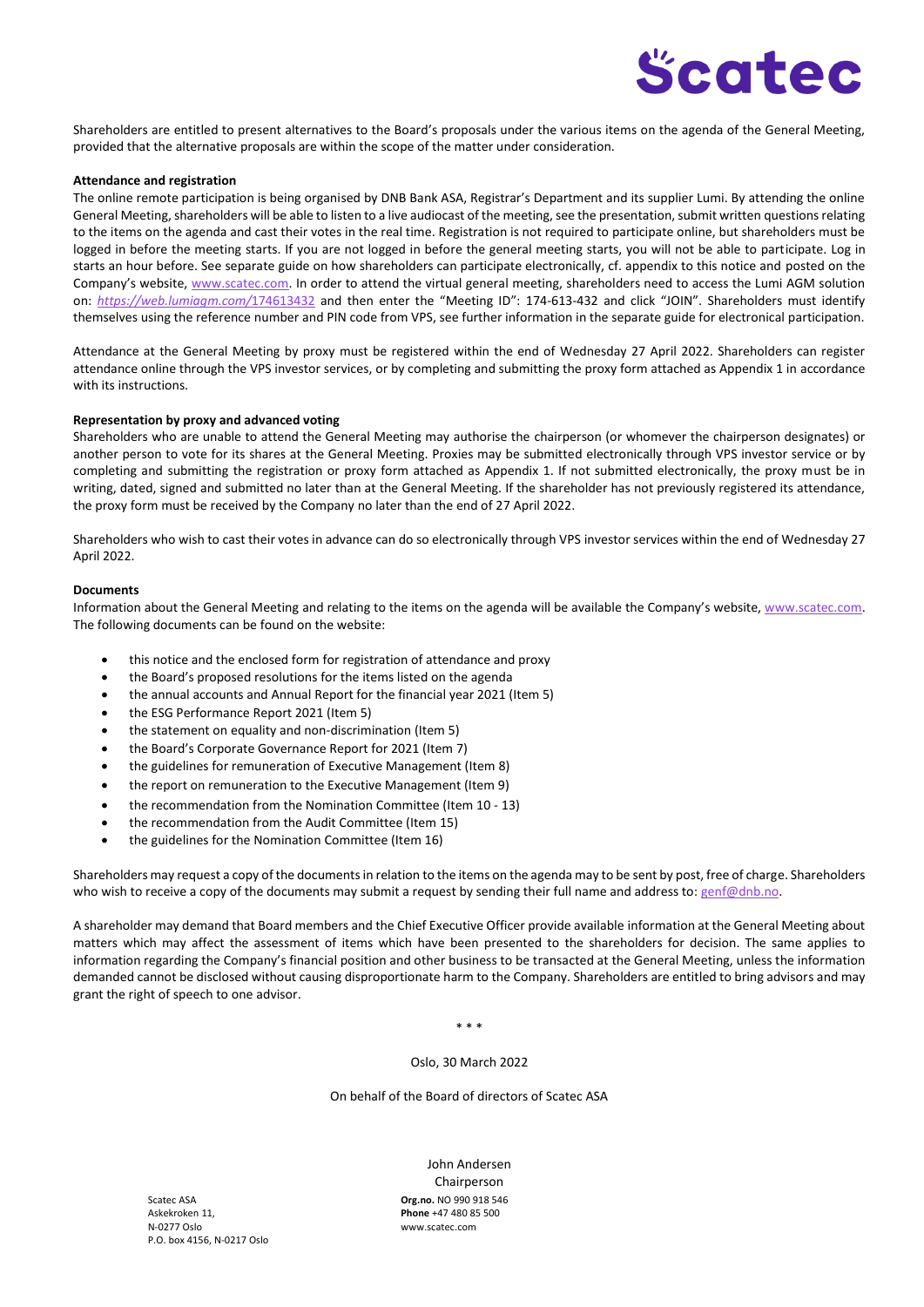

## Notice of Annual General Meeting

Meeting in Scatec ASA will be held on 29 April 2022 at 12.00 noon. Virtual.

## The shareholder is entitled to vote for the number of shares owned per the Record Date: 22 April 2022

## *IMPORTANT MESSAGE:*

*The Annual General Meeting will be held as a digital meeting only, with no physical attendance for shareholders.*

*Please log in a[t https://web.lumiagm.com/](https://web.lumiagm.com/)*[174613432](https://web.lumiagm.com/#/174613432)

*You must identify yourself using the reference number and PIN code from VPS that you will find in investor services (Corporate Actions – General Meeting – ISIN) or sent you by post on this form (for non-electronic actors) Shareholders can also get their reference number and PIN code by contacting DNB Bank Registrars Department by phone +47 23 26 80 20 (8:00-a.m. to 3:30 p.m. ) or by e-mai[l genf@dnb.no.](mailto:genf@dnb.no)*

*On the company's web page <https://www.scatec.com/investor/events-presentations/> you will find an online guide describing more in detail how you as a shareholder can participate in the Virtual meeting.* 

## **Deadline for registration of advance votes, proxies and instructions: 27 April 2022 at 4:00 pm**

#### **Advance votes**

Advance votes may only be executed electronically, through the Company's website (use ref and pin code above) or through VPS Investor Services (where you are identified and do not need Ref.nr. and PIN Code). Chose *Corporate Actions - General Meeting, click on ISIN.* Investor Services can be accessed either through<https://www.euronextvps.no/> or your account operator*.*

## **Notice of attendance**

Shareholders are only allowed to participate online and no pre-registration is required. Shareholders must be logged in before the meeting starts. **If you are not logged in before the general meeting starts, you will not be able to attend**. Log in starts an hour before.

Shareholders who do not wish to participate online or to vote in advance can give proxy to another person.

**Proxy without voting instructions** for the Annual General Meeting of Scatec ASA:

**Ref no: PIN code:**

**Proxy should be registered through the Company's website www.scatec.com or through VPS Investor Services.** For granting proxy through the Company's website, the above-mentioned reference number and PIN code must be stated. In VPS Investor Services chose *Corporate Actions - General Meeting – ISIN.* Investor Services can be accessed either through <https://www.euronextvps.no/> or your account operator*.*

Alternatively you may send this form by e-mail t[o genf@dnb.no,](mailto:genf@dnb.no) or by regular Mail to DNB Bank ASA, Registrars Department, P.O.Box 1600 Centrum, 0021 Oslo, Norway. The proxy must be received no later than **27 April 2022. The form must be dated and signed in order to be valid.**

If you do not state the name of the proxy holder, the proxy will be given to the Chair of the Board or an individual authorised by him.

**The undersigned the undersigned hereby grants (tick one of the two):** 

o the Chair of the Board (or a person authorised by him), or

o \_\_\_\_\_\_\_\_\_\_\_\_\_\_\_\_\_\_\_\_\_\_\_\_\_\_\_\_\_\_\_\_\_\_\_\_\_\_\_\_ **(NB: Proxy holder must send an e-mail to [genf@dnb.no](mailto:genf@dnb.no) for log in details**) (Name of proxy holder in capital letters)

proxy to attend and vote for my/our shares at the Annual General Meeting of Scatec ASA on 29 April 2022.